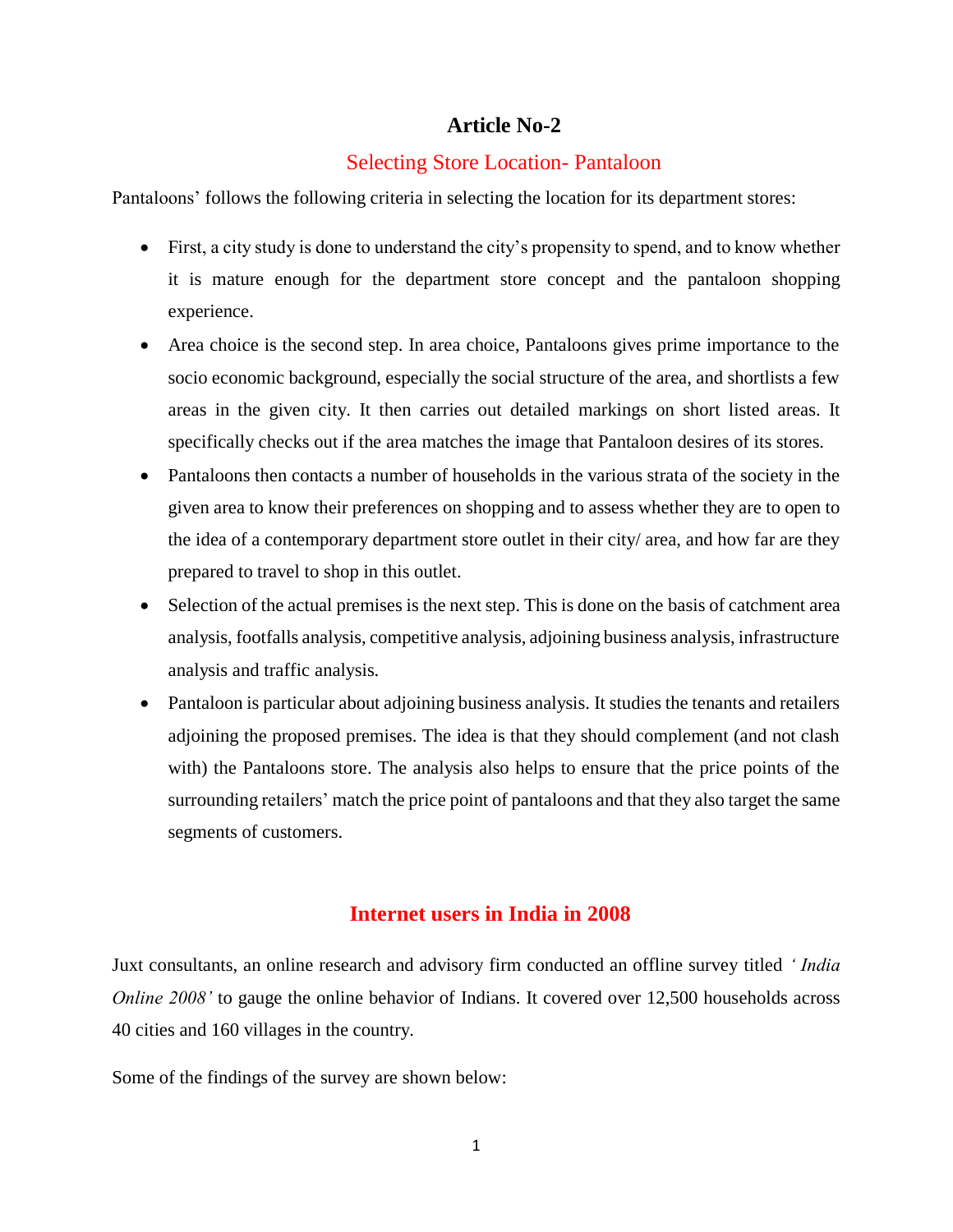#### *One in every 10 urban Indians is now net connected.*

The internet is no longer a metro, high income and English speaking consumers' medium. Almost 41 percent of the Indian Internet Users prefer an Indian language website over an English one, with Hindi right at the top, with 17 percent share of the total online consumers. English users now form just 28 percent, down from 41 in 2007.70 percent of all internet users reside outside metros. Internet using population is spread across urban and rural India. It is also spread across all socio economic classes (SEC).

There are over 49 million internet users in the country. Urban users account for 40 million and rural 9 million. Regular net users number around 35 million (30 million urban and 5 million rural). Regular net user is defined for this exercise as any one accessing the net at least once in a month. Internet penetration (as a percentage of the population) has crossed the double digit mark in urban India. It stands at 12 percent, up by 3 percent from the 9 percent in 2007. Rural penetration now stands at 4.5 per cent.

A majority of the users (77 percent) are now between 19-35 years of age.

The number of urban 'netizens' has increased by 33 per cent in the last one year, from 30 million to 40 million. Of the total number of urban users, 75 per cent (30 million) are regular users while the rest 25 per cent (10 million), are occasional users.

The democratization of the net continues, with SEC A and B now accounting for just 50 per cent of all users, down from the 2007 figure of 56 per cent. In contrast, lower SEC (C,D and E1) in urban areas now account for around half of all users. It is the same in rural areas too. With top two rural SEC R1 and R2 accounting for just 41 per cent, with the rest coming from the bottom consumers in SEC R3, R4 and R5.

 Faith in shopping on the internet is strengthening gradually. A good 80 percent of the regular online Indians are now buying through the net.

## **Indian Railways runs the country's largest online marketing venture**

It is Indian Railways catering and Tourism Carporation (IRCTC) which runs the country's largest online marketing venture. The portal – www. Irctc.co.in – is an online rail ticket